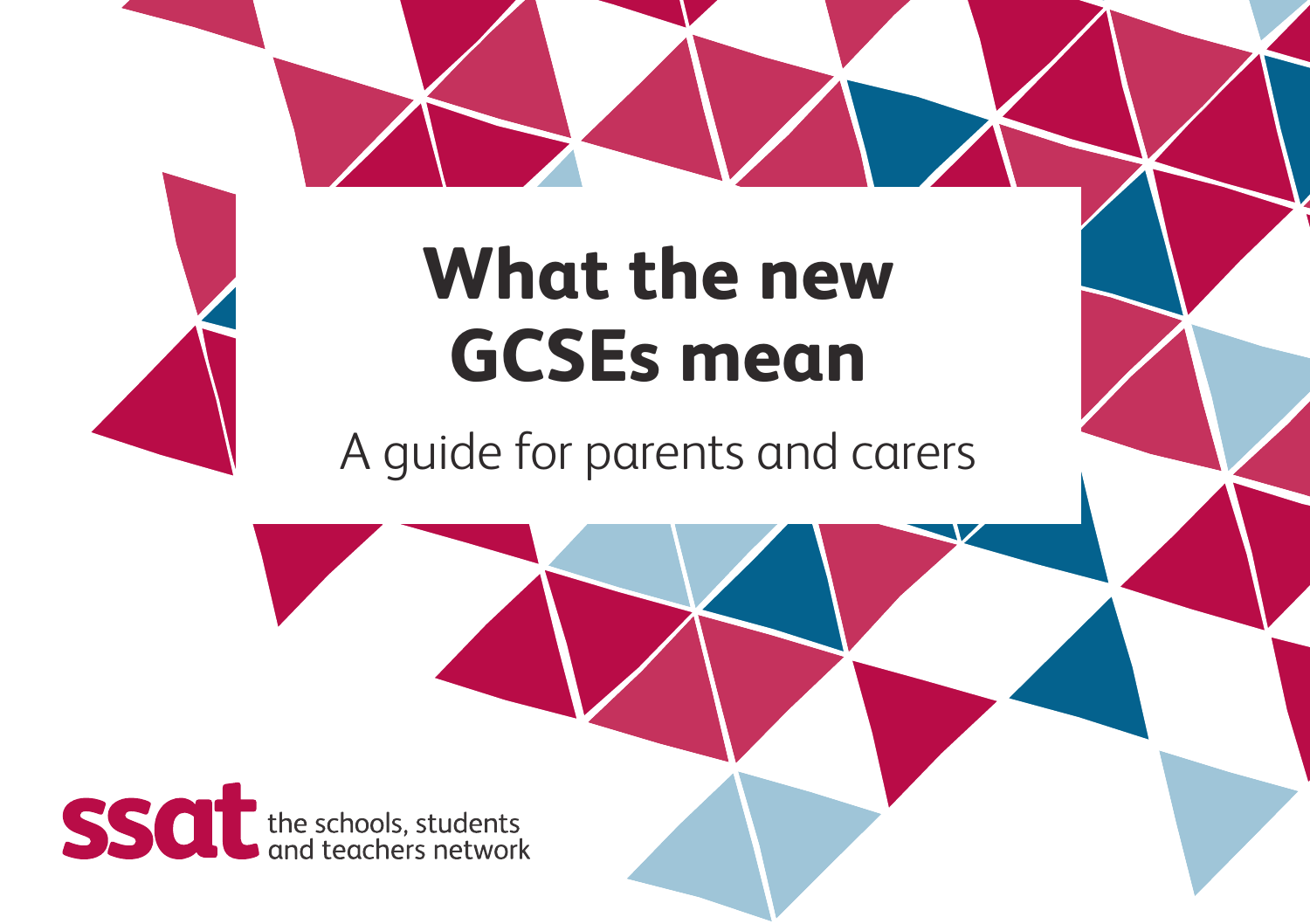## **About this guide**

**This year, year 11s sitting GCSEs in the summer term 2017 were the first group to sit the new GCSEs in English language, English literature, and maths. This guide is intended to help make sense of the changes for these students' parents, carers and families.**

We are SSAT, the Schools, Students and Teachers network, and your child's school is a member of our network. We exist to help improve outcomes for all young people. As a membership organisation of schools and academies across the UK and internationally, we work with leaders, teachers and students to drive school improvement and innovation, and celebrate their successes. We believe in a truly school-led system, with schools working in partnership across and beyond the education sector.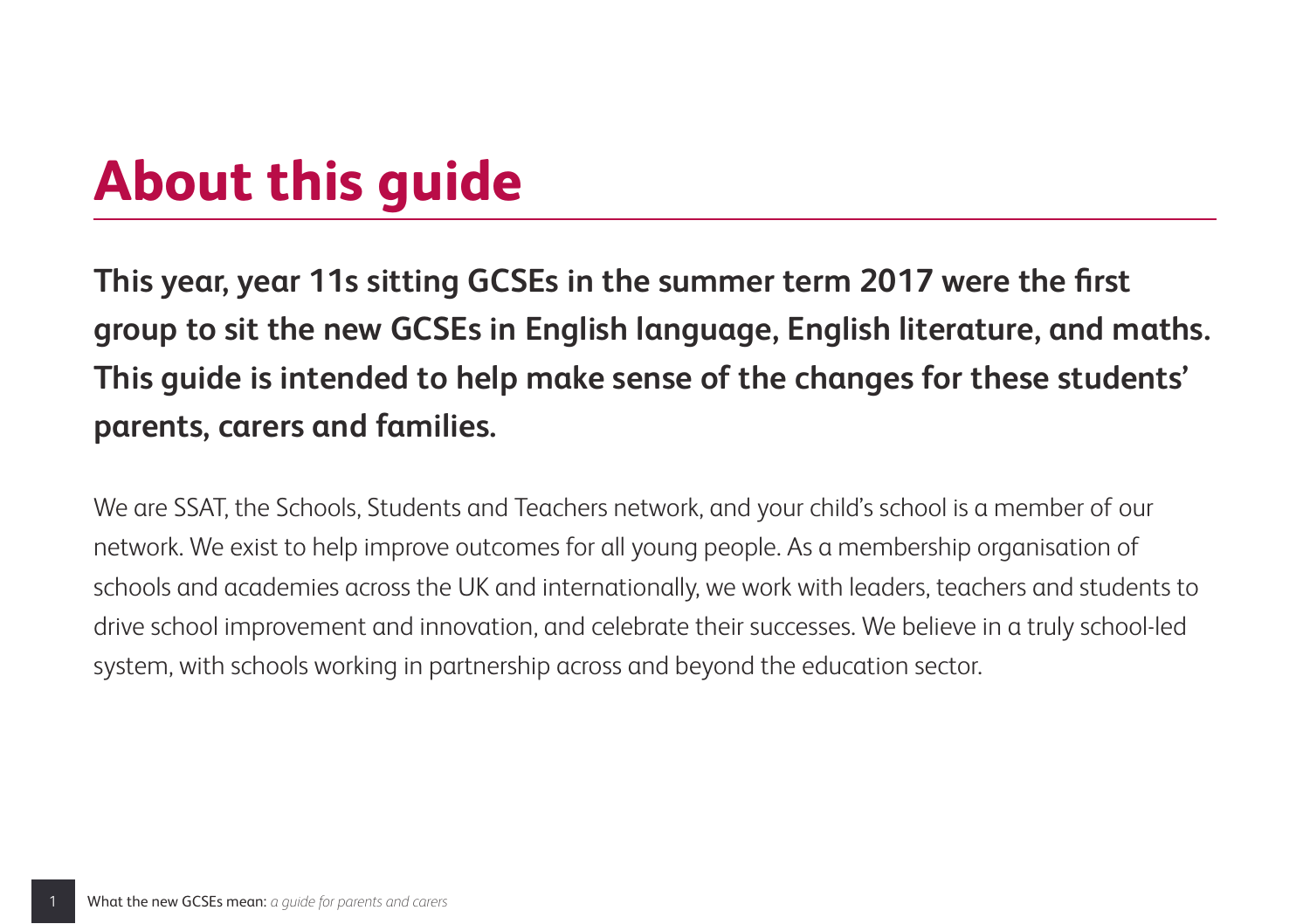## **What were the changes?**

In 2013, the government announced that it was making major changes to the national curriculum, primary school SATs, GCSEs and AS and A-levels; as well as changes to the way that schools are measured and judged.

This year's year 11 were the first group to sit any of the new GCSEs, studying for the new qualifications in English literature, English language and maths – but sat old GCSEs in all other subjects.

The main three changes to the new GCSEs are:

- 'harder' and more rigorous content, in line with the best education systems globally
- a change of grading scale from A\*-G to 9-1 (with 9 the highest)
- less coursework, controlled assessment and modular (mid-course) exams, with more focus on end-of-course exams.

## **What does this mean?**

This year, students will receive a number grade from 9-1 in English language, English literature and maths; and a letter grade for all other subjects. This is the same across the country, and all year 11 students will receive the same mixed set of results. This change is the same across all exam boards.

The new GCSEs cannot be easily compared to the old ones – while we're able to draw some broad comparisons between the old and new grading systems, the new GCSEs are fundamentally different qualifications.

The government are working with schools, colleges, universities and businesses to help explain the changes – so don't worry that this will affect your child's future chances. Again, all students nationally are in the same position.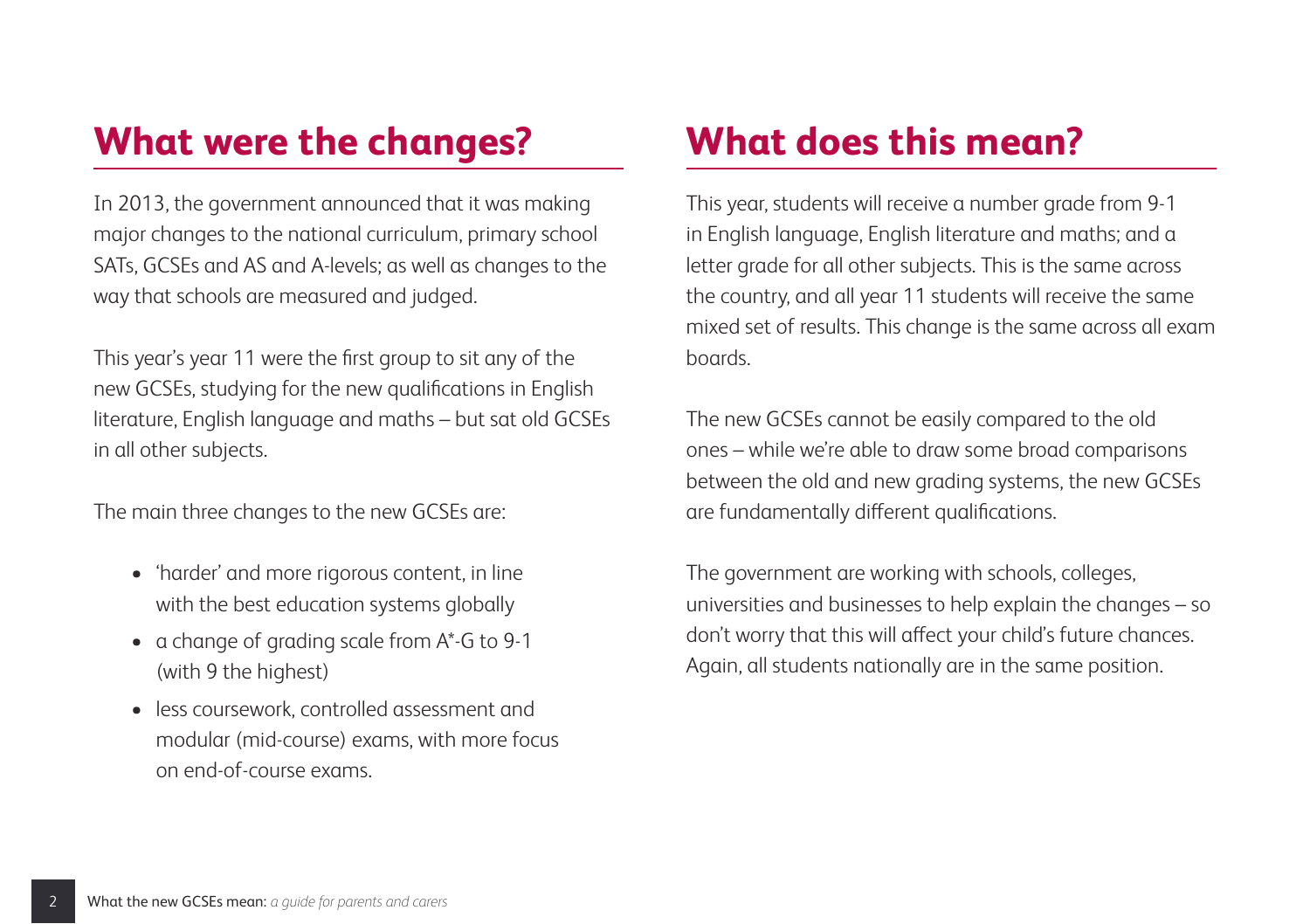## **What does 9-1 mean?**

The new GCSEs are ranked from grades 9-1 with a grade 9 the highest and grade 1 the lowest – with an ungraded GCSE still being a U.

The government have made it clear that a 'pass' grade for students is  $a 4 -$  and should be viewed in the same way as the old C grade. However, it's important to remember that the new exams are harder and so grades 1-3 will also demonstrate individual success for some students.

Only about half the number of students nationally that used to achieve an A\* will achieve a new grade 9.

The table opposite shows how the old grading system relates to the new one.

The achievement of all young people is incredibly important and well deserved, and of course GCSE grades represent only a small amount of your child's experiences at school.

| <b>NEW</b><br><b>GRADING STRUCTURE</b> | OLD<br>GRADING STRUCTURE |
|----------------------------------------|--------------------------|
| 9                                      | $A^*$                    |
| 8                                      |                          |
| $\overline{7}$                         | A                        |
| 6                                      | B                        |
| 5                                      |                          |
| $\mathcal{L}_{\mathsf{I}}$             | C                        |
| 3                                      | D                        |
|                                        | E                        |
| $\overline{2}$                         | F                        |
| 1                                      | G                        |
| U                                      | U                        |

Source: Ofgual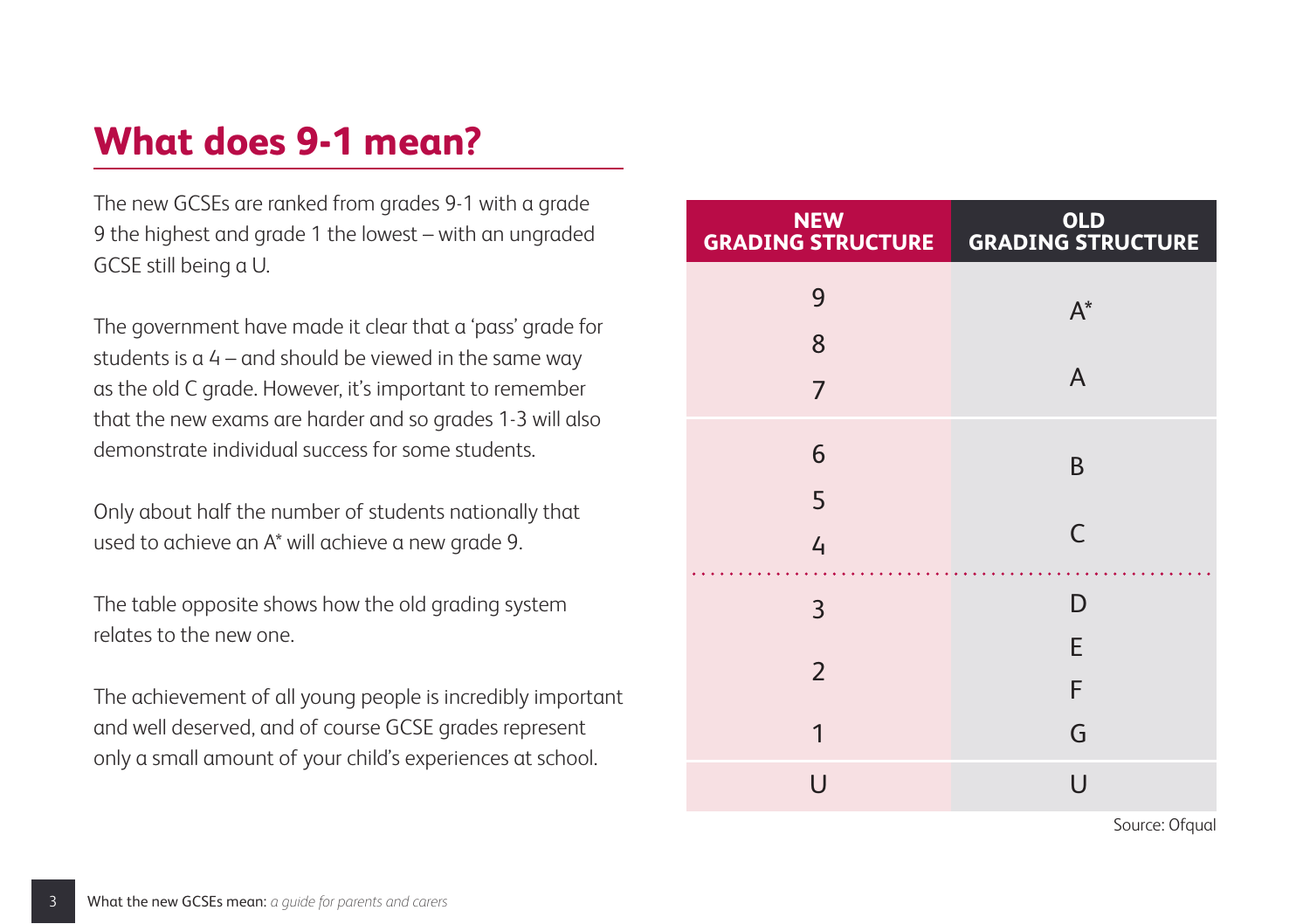#### **If the new GCSEs are harder, are the results fair?**

Although the actual content of the new GCSEs is harder, the way this year's results have been calculated means that no student will lose out.

The exam boards and the exams regulator Ofqual do this by setting the grade boundaries after the exams have been marked, meaning that students won't be unfairly punished by the harder qualifications.

Nationally, roughly the same proportion of students will achieve the new grade 4 or higher as used to achieve the old grade C and higher.

Likewise, roughly the same proportion of students will achieve the new grade 7 or higher as used to achieve the old grade A or higher.

Although we are able to broadly compare the old and new grades in this way, it's important to remember that the new GCSEs are considerably different from the old qualifications.

## **Is my child a guinea pig?**

This is the first year of the new exams, with more new GCSEs being phased in in other subjects until 2019. Schools have been working hard over the last few years to prepare for these changes, and the changes apply to all students nationally.

Because of the way the new grading is worked out (see page 3), this doesn't mean that your child has been disadvantaged at all by being in the first cohort to take the new exams.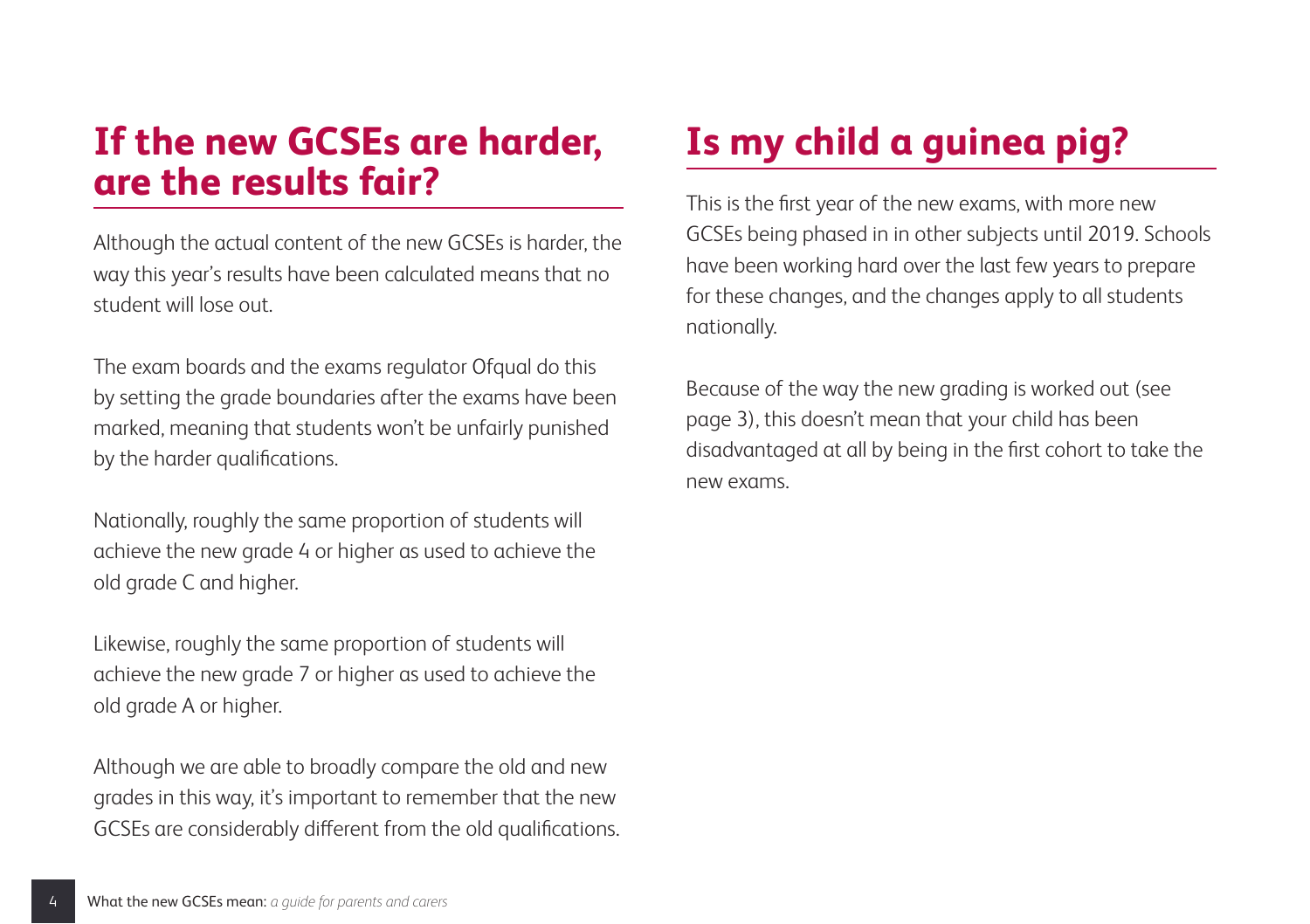### **What if the results are not what your child expected?**

Results day is often a difficult time for all young people, and some students may find themselves disappointed by the grades they receive. Remember that while exams are important, they do not represent everything about your child or everything they can do.

If you're concerned about the results, your child should talk to somebody they trust in school (a form tutor, subject teacher, head of year or house). They will be able to reassure them, and will also work hard with you together to think about their future options for future study or work.

## **What will happen in 2018 and 2019?**

In summer 2018, more subjects will be examined by the new GCSEs – so students may still receive a mixture of letter grades and number grades.

However, by 2019, all subjects will be examined by the new GCSEs, so students will receive only number-grades.

It is worth remembering that when students sit only new GCSEs in 2019, only a very, very small number of students nationally will achieve a grade 9 in every subject. This reflects the change in the GCSEs and means that highability students should not expect to receive the top grades in every subject.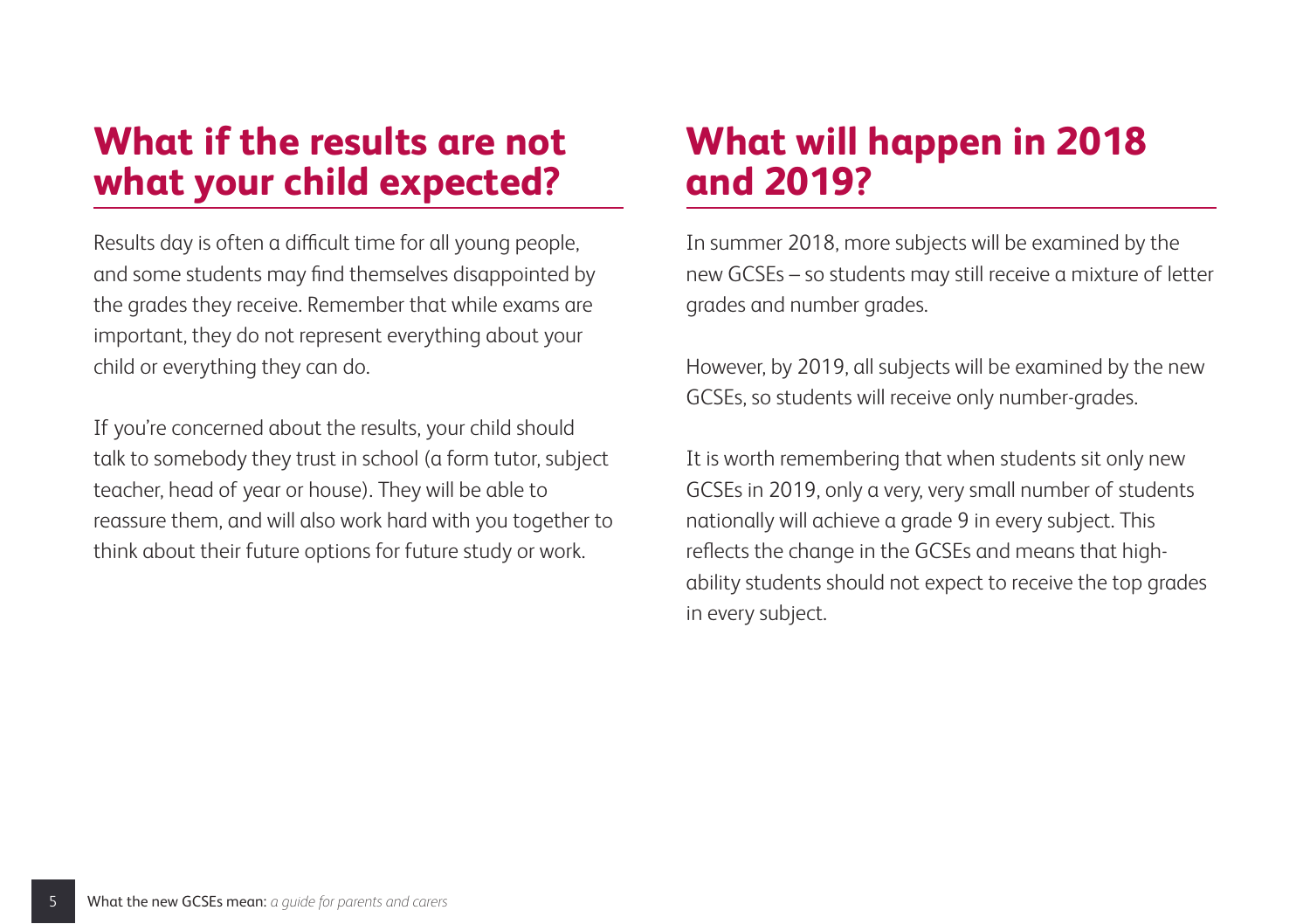#### **How does this affect how my child's school is measured?**

Up until last year, schools were judged by the percentage of students who achieved five GCSEs graded C or above, including English and maths.

Since 2016, all secondary schools are now measured in a new way. The main measurement is Progress 8 – which measures the average progress of students from their primary school SATs to GCSEs in eight subjects. This is a comparative measure to other schools nationally.

**A Progress 8 score of '0'** means the school adds nationallyaverage progress to students across the year group. Anything above 0 means the school adds more than national average, and anything below means the school adds less than national average progress.

A Progress 8 score of 1 or higher is exceptional and means that, on average, the school adds a whole GCSE grade higher than the national average. **A vast majority of schools will have Progress 8 scores of between -0.5 and 0.5.**

Progress 8 scores are not confirmed until January, so unlike the old system, we don't know schools' headline measurements on results day, due to the need to compare all students' progress nationally.

#### **Any more questions?**

If you have questions, or need further information about these changes, speak to a member of staff in your school or visit the SSAT website at **ssatuk.co.uk**.

More information is also available from the exams regulator Ofqual. **gov.uk/government/organisations/ofqual**